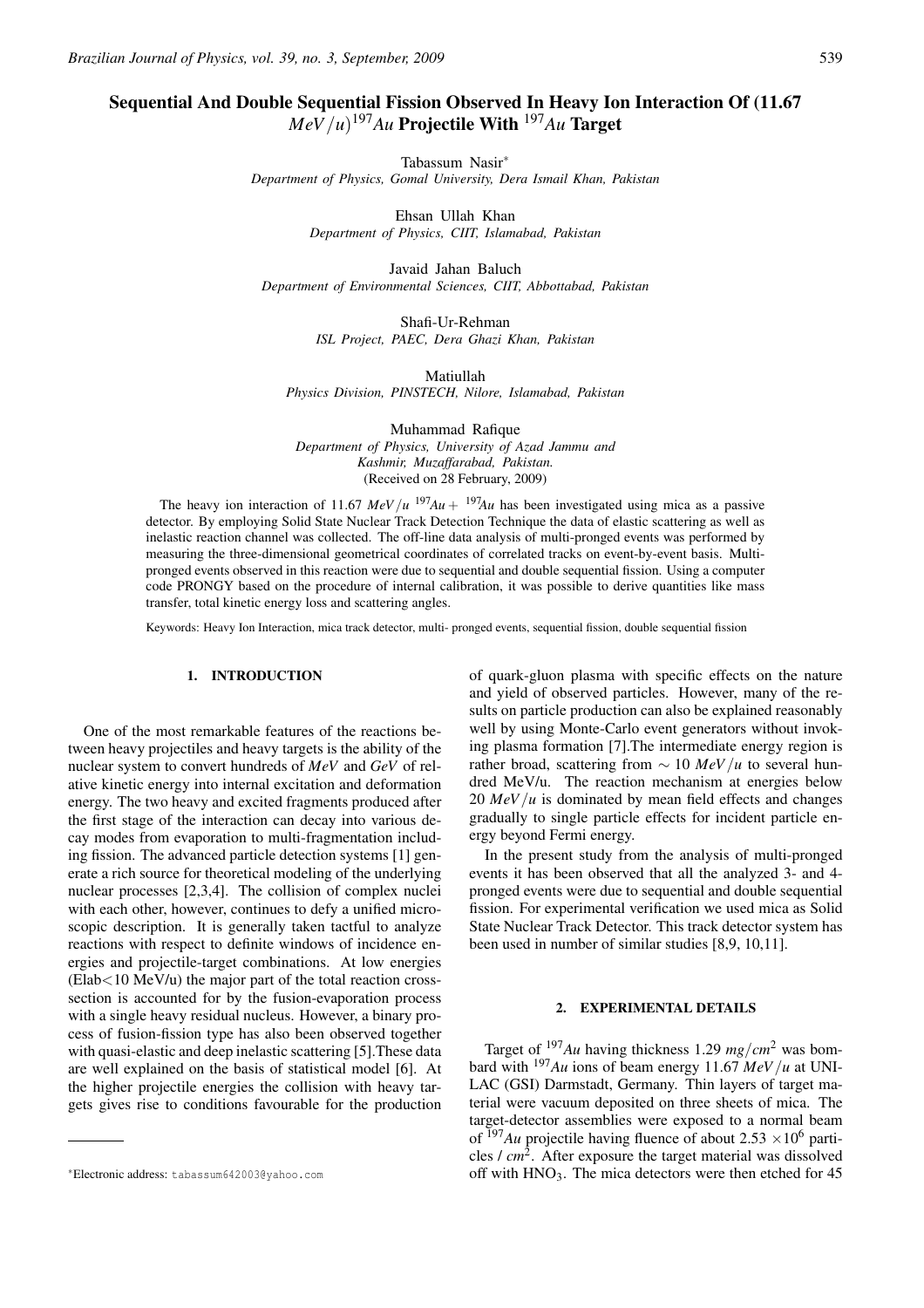minutes in 40% HF. The total scanned area was 55.52 *cm*2. Samples were scanned with an optical microscope (Leitz Orthoplan) at a magnification of about  $400 \times$ . The method of conversion of projected track lengths and azimuthal angles to actual track lengths and polar angles has been given in references [12,13].

# 3. ANALYSIS OF THREE AND FOUR PRONG EVENTS

For the conversion of three dimensional coordinates of multi-prong data i. e. track lengths and polar angles into physical quantities such as masses and velocities, we have used the well-known method of Gottschalk et al [14]. For this purpose a computer code PRONGY was used.

The following coupled equations are solved for the analysis of three-pronged events,

$$
\sum_{i=1}^{N} m_i V_i(l_i, m_i) \hat{e}_i = \vec{P}_{in}
$$
 (1)

$$
V_i(l_i, m_i) = \sum_{\mu=0}^{2} \sum_{\nu=0}^{4} C_{\mu\nu} m_i^{\mu} l_i^{\nu}
$$
 (2)

where  $m_i$  denotes the mass of the *ith* fragment,  $l_i$  is the track length,  $V_i$  is the velocity,  $\vec{e}_i$  is the unit vector along the track direction,  $\vec{P}_{in}$  is the incident momentum and N being the multiplicity of an event. The coefficients *Cµ*νwere determined by an internal calibration method [14].

In the analysis of 4-pronged events, four unknown masses are to be determined. So in addition to equation (1) and (2), one more equation i.e equation for the conservation of masses is used.

$$
\sum_{i=1}^{N} m_i = m_P + m_T \tag{3}
$$

where  $m_P$  and  $m_T$  are the projectile and target masses respectively.

## 4. RESULTS AND DISCUSSION

Total number of measured three and four-pronged events were 410 and 65 while total number of analyzed three and four- pronged events were 278 and 44 respectively i. e. 68% events were analyzed in both the cases.

After assigning velocities to the individual tracks, in each event, it is easy to determine the relative velocity between fission fragments. For three-pronged events, one out of three possible combinations of relative velocities and for fourpronged events, two out of six possible combinations were consistent with the expected value of equilibrated fission, i. e. about 2.4 cm/ns. Therefore in case of three-pronged events one such pair and in case of four-pronged events two such pairs were identified as fission fragments. These results strongly support the view of sequential and double sequential fission processes in the heavy ion reaction under study.

The values of fission fragments and pre-fission masses of three and four- pronged events are given in Table I and II. The mean values and the standard deviations have been obtained by Gaussians fits to the experimental plots.

TABLE I: Fission fragment masses (in the second reaction step) and intermediate stage masses (in the first reaction step) of three-pronged events.

| $mi(u)$ $mj(u)$                                    | mk(u) | $\lim_{u \to 0}$ |
|----------------------------------------------------|-------|------------------|
| $91 \pm 66$ 156 $\pm 77$ 147 $\pm 90$ 247 $\pm 99$ |       |                  |

TABLE II: Fission fragment masses (in the second reaction step) and intermediate stage masses (in the first reaction step) of four-pronged events.

| $\boxed{\text{mi}(\text{u}) \mid \text{mj}(\text{u}) \mid \text{mk}(\text{u}) \mid \text{ml}(\text{u}) \mid \text{mij}(\text{u}) \mid \text{mkl}(\text{u})}$ |  |                                                          |
|--------------------------------------------------------------------------------------------------------------------------------------------------------------|--|----------------------------------------------------------|
|                                                                                                                                                              |  | $88 \pm 40$  126 ± 40 68 ± 34 112 ± 36 214 ± 19 180 ± 18 |

#### 4.1. Mass Transfer

Mass transfer is given by

$$
\Delta m = \frac{|m_{ij} - m_H| + |m_k - m_L|}{2}
$$
 (for 3-pronged events) (4)

$$
\Delta m = \frac{|m_{ij} - m_H| + |m_{kl} - m_L|}{2}
$$
 (for 4-pronged events) (5)

where  $m_H$  and  $m_L$  are the masses of heavier and lighter interacting ions. The distributions of mass transfer plotted on event by event basis for three and four-pronged events are shown in Fig. 1. It can be noted that on the average a mass of (50  $\pm$  24) u and (17  $\pm$  12) u has been transferred for 3and 4-pronged events. So it is clear that mass transfer in 3 pronged events is high as compared to 4-pronged events.



FIG. 1: Distributions of mass transfer in first reaction step for 3 and 4-pronged events.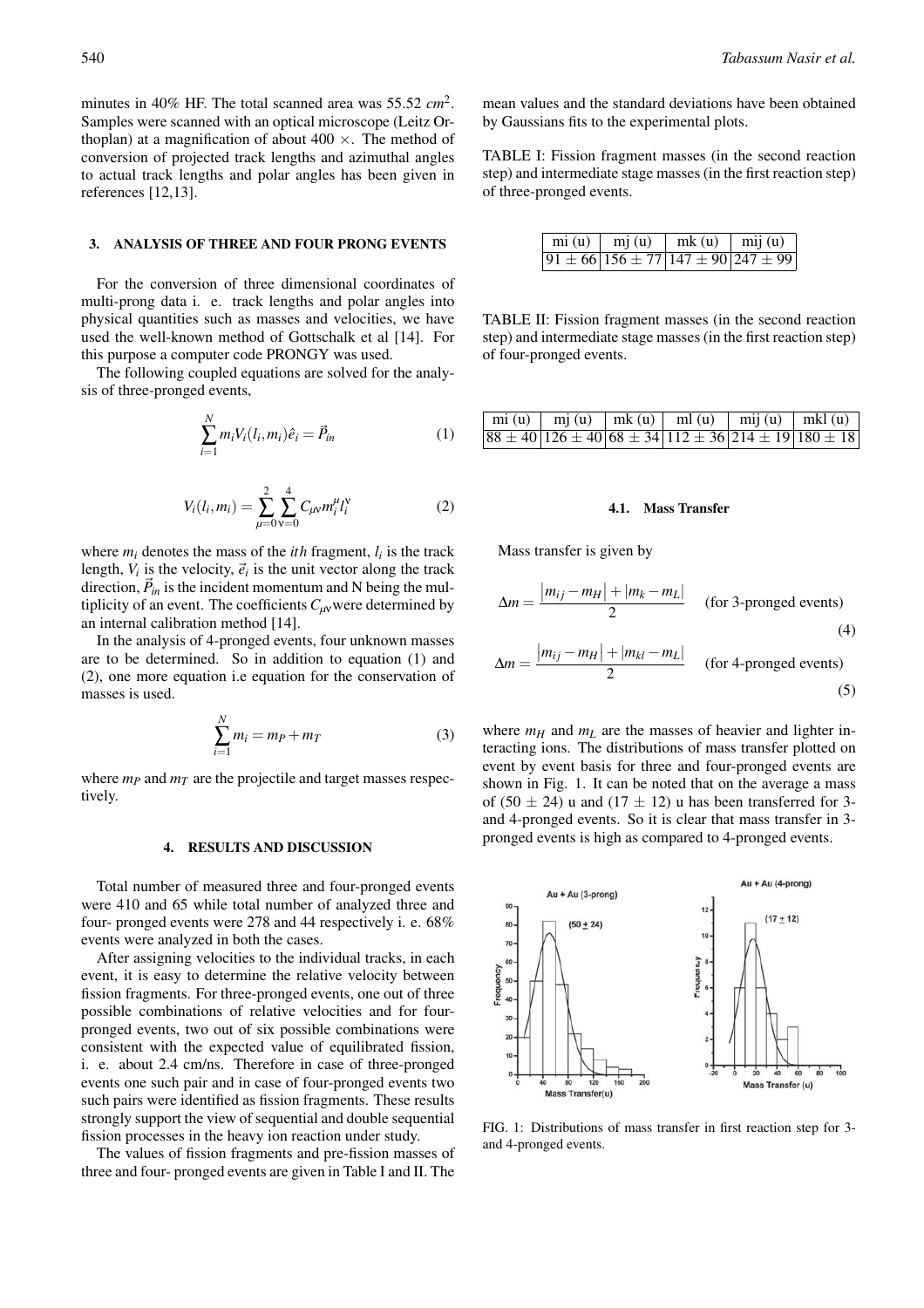

FIG. 2: Distributions of TKEL in the first reaction step for 3- and 4-pronged events.

#### 4.2. Total Kinetic Energy Loss (TKEL)

Total kinetic energy loss which is a measure of energy damping in the first step of the reaction is given by

$$
TKEL = E_{Lab} - \sum_{i=1}^{n} \left( E_{i,track} - E_f \right) \tag{6}
$$

where  $E_{Lab}$  is the laboratory energy,  $E_{i,track}$  is the kinetic energy associated to each track, n is the multiplicity of the event and  $E_f$  is the energy released in fission given by

$$
E_f = \frac{m_i m_j v_{ij}^2}{2(m_i + m_j)}
$$
 for 3-pronged events  

$$
E_f = \left[\frac{m_i m_j v_{ij}^2}{2(m_i + m_j)}\right] + \left[\frac{m_k m_l v_{kl}^2}{2(m_k + m_l)}\right]
$$
 for 4-pronged events

Fig. 2 shows the distributions of TKEL in 3-and 4-pronged events. For 3-pronged events TKEL is  $(752 \pm 195)$  MeV while for 4-pronged events it is  $(666 \pm 163)$  MeV. Average TKEL for 3-pronged events is slightly larger than that of the corresponding value in case of 4-pronged events.

Fig. 3 shows the energy loss spectra integrated over all reaction angles and multiplicities. The kinetic energy available above the Coulomb barrier is given by

$$
E_{avail} = E_{CM} - E_{Coul} \tag{7}
$$

which is denoted by arrow on the horizontal axis. Its value is 532 MeV for Au + Au reaction at 11.67 MeV/u beam energy. The first peak at  $(0.8 \pm 125)$  MeV is due to elastic binary events and quasi elastic 3-pronged events while the second peak at  $(693 \pm 344)$  MeV is due to events obtained as a result of sequential and double sequential fission following deep inelastic collision.

#### 4.3. Scattering Angles

The angular distributions of pre-fission masses  $(m_{ij}$  and *mkl*) and the surviving mass (*mk*) for three and four-pronged events in the first step are shown in Fig. 4. The angles subtended by  $m_{ij}$ ,  $m_{kl}$  and  $m_k$  with respect to beam direction in

 $25 -$ 20  $(0.8 + 125)$ YIELD<sub>(%</sub> 15  $10$  $(693 + 344)$ 5 n 200 400 600 800 1000 1200 1400  $-400$  $-200$  $\mathbf 0$ **TKEL (MeV)** 

Au + Au (2-,3- and 4-prong)

FIG. 3: Energy spectra for Au + Au reaction.

laboratory frame of reference are denoted by  $\Theta_{ij}$ ,  $\Theta_{kl}$  and  $\Theta_k$ respectively. It can be seen that in 3-pronged events prefission mass  $(m_{ij})$  scattered at smaller angle i.e. (18.7  $\pm$  $12.5)$ <sup>o</sup> while surviving mass  $(m_k)$  scattered at larger angle i.e.  $(38.2 \pm 24.8)$ <sup>o</sup>. In case of 4-pronged events pre-fission mass  $(m_{ij})$  scattered at smaller angle i.e.  $(28.4 \pm 13.1)$ <sup>o</sup> while pre-fission mass  $(m_{kl})$  scattered at larger angle i.e.  $(33.5 \pm$  $19.6$ <sup>o</sup>.



FIG. 4: Angular distributions of intermediate stage masses in the first reaction step for 3- and 4-pronged events.

#### 5. CONCLUSIONS

In case of all the analyzed three-pronged events the value of one of the relative velocity of the emitted fragments out of the three possible pairs has been found in the vicinity of  $2.4 \pm 0.4$  cm/ nsec as expected from the equilibrated fission, while the other two values were far from this value. Similarly for all analyzed four-pronged events two values out of six possible pairs were near to the expected value. So the investigations about the separation velocities of correlated fragments reveal the sequential and double sequential nature of all the analyzed three and four-pronged events in the heavy